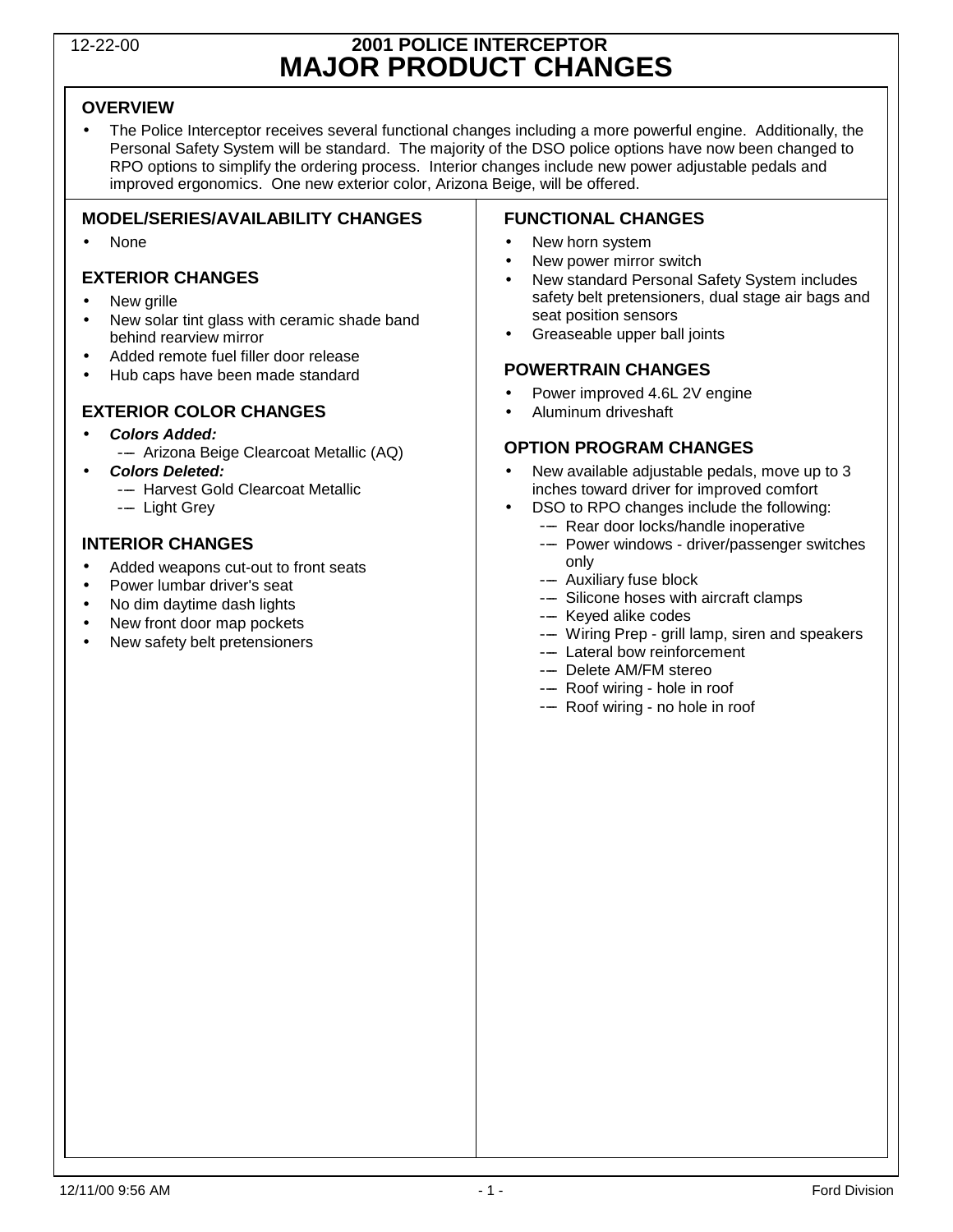### 7-10-00 **2001 POLICE INTERCEPTOR MAJOR STANDARD EQUIPMENT**

| INAVVIN UTANUANU LQVII INLINI                                                                                          |
|------------------------------------------------------------------------------------------------------------------------|
| <b>EXTERIOR</b>                                                                                                        |
| <b>BUMPERS</b> - Concealed with one piece full wrap cover, body color                                                  |
| <b>DECKLID</b> - Low liftover design                                                                                   |
| *GLASS - Solar tinted, full w/ceramic shade band behind rearview mirror                                                |
| <b>GRILLE</b> - Black/center Ford oval design                                                                          |
| *HUB CAPS                                                                                                              |
| <b>LIGHTS</b> - Low profile dual aero headlamps w/Crystalline krypton long life bulbs                                  |
| <b>MIRRORS</b> - Black fold-away dual remote control power                                                             |
| <b>MOLDINGS</b> - Black rocker panel                                                                                   |
| Black windshield and backlight                                                                                         |
| Bright surround on side windows                                                                                        |
| Color keyed bodyside (except DSO colors which have narrow black moldings)                                              |
| <b>PAINT</b> - Clearcoat                                                                                               |
| Anti-chip paint primer                                                                                                 |
| Body color B-pillars                                                                                                   |
| <b>URETHANE PROTECTION - Lower bodyside</b>                                                                            |
| <b>INTERIOR</b>                                                                                                        |
| AIR BAG, DUAL FRONT SUPPLEMENTAL RESTRAINT SYSTEM - Driver and right front passenger                                   |
| CARPETING - 12.0-Oz. color keyed floor                                                                                 |
| <b>CIGARETTE LIGHTER - In instrument panel center stack</b>                                                            |
| <b>CUPHOLDERS</b> - Dual ashtray mounted                                                                               |
| <b>DEFROSTER GRILLE - With integral vertical ribs</b>                                                                  |
| DOOR TRIM PANELS - Front w/armrests; ashtrays deleted from rear door trim panels                                       |
| FUSE PANEL - Easy access, labeled                                                                                      |
| GAUGE CLUSTER - Four (volt, oil pressure, water temperature and fuel)                                                  |
| GLOVE BOX - Illuminated, large bin, lockable w/dampened glove box door                                                 |
| Zippered owner's pouch w/embossed carline logo                                                                         |
| HEADLINER - Removable w/high intensity dome lamp (incl. 5" round map light mounted behind rearview mirror)             |
| <b>HEAD RESTRAINTS - 2-Way</b>                                                                                         |
| <b>INSTRUMENT CLUSTER</b> - Analog gauges                                                                              |
| <b>INSTRUMENT PANEL - With side window demisters</b>                                                                   |
| <b>LIGHT</b> — Dome/high intensity map lamps; luggage/engine compartment                                               |
| <b>LUGGAGE COMPARTMENT TRIM - Luxury full carpet</b>                                                                   |
| MAP POCKETS - Integral front door                                                                                      |
| <b>MIRROR</b> - Day/night inside rearview                                                                              |
| RADIO - Electronic AM/FM stereo w/clock (natural gas vehicle w/o clock)                                                |
| RADIO SPEAKERS - Door mounted, located above armrests (two additional radio speakers mounted in package tray)          |
| *PERSONAL SAFETY SYSTEM W/DUAL STAGE AIR BAGS, 2 <sup>ND</sup> GENERATION — Driver and right front passenger           |
| *SAFETY BELTS - 3 point active for front and rear outboard occupants (safety belt pretensioners on front seat shoulder |
| belts)                                                                                                                 |
| <b>SCUFF PLATES -</b> Color keyed, front and rear doors                                                                |
| *SEATS - Cloth bucket seats w/power lumbar driver's seat and manual recline; weapon cut-out on driver/passenger        |
| seats; rear seat excludes center armrest                                                                               |
| <b>STEERING WHEEL -</b> Color keyed w/center horn blow                                                                 |
| <b>SUNVISORS</b> - Cloth covered w/retention clips                                                                     |
| TILT STEERING WHEEL - Mounted stalk controls for washer/wipers, hi/low headlamp beam, turn signal, and flash-to-       |
| pass                                                                                                                   |
| <b>TRIP ODOMETER</b>                                                                                                   |
| <b>TRUNK</b> - Deep well                                                                                               |
| <b>FUNCTIONAL</b>                                                                                                      |
| AIR CONDITIONING - Manual w/positive shutoff registers                                                                 |
| *ALTERNATOR - 135-Amp maximum output, 82-amps at idle                                                                  |
| ANTENNA, RADIO - Hidden in rear window defroster                                                                       |
| BATTERY - Maintenance free 78-amp hr, 750 CCA                                                                          |
| <b>BATTERY SAVER</b> - Turns off lights after 30 minutes                                                               |
| <b>BODY-ON-FRAME CONSTRUCTION</b>                                                                                      |
| <b>BRAKE SHIFT INTERLOCK</b>                                                                                           |
| <b>LEGEND:</b> $\star$ = New for this model year.                                                                      |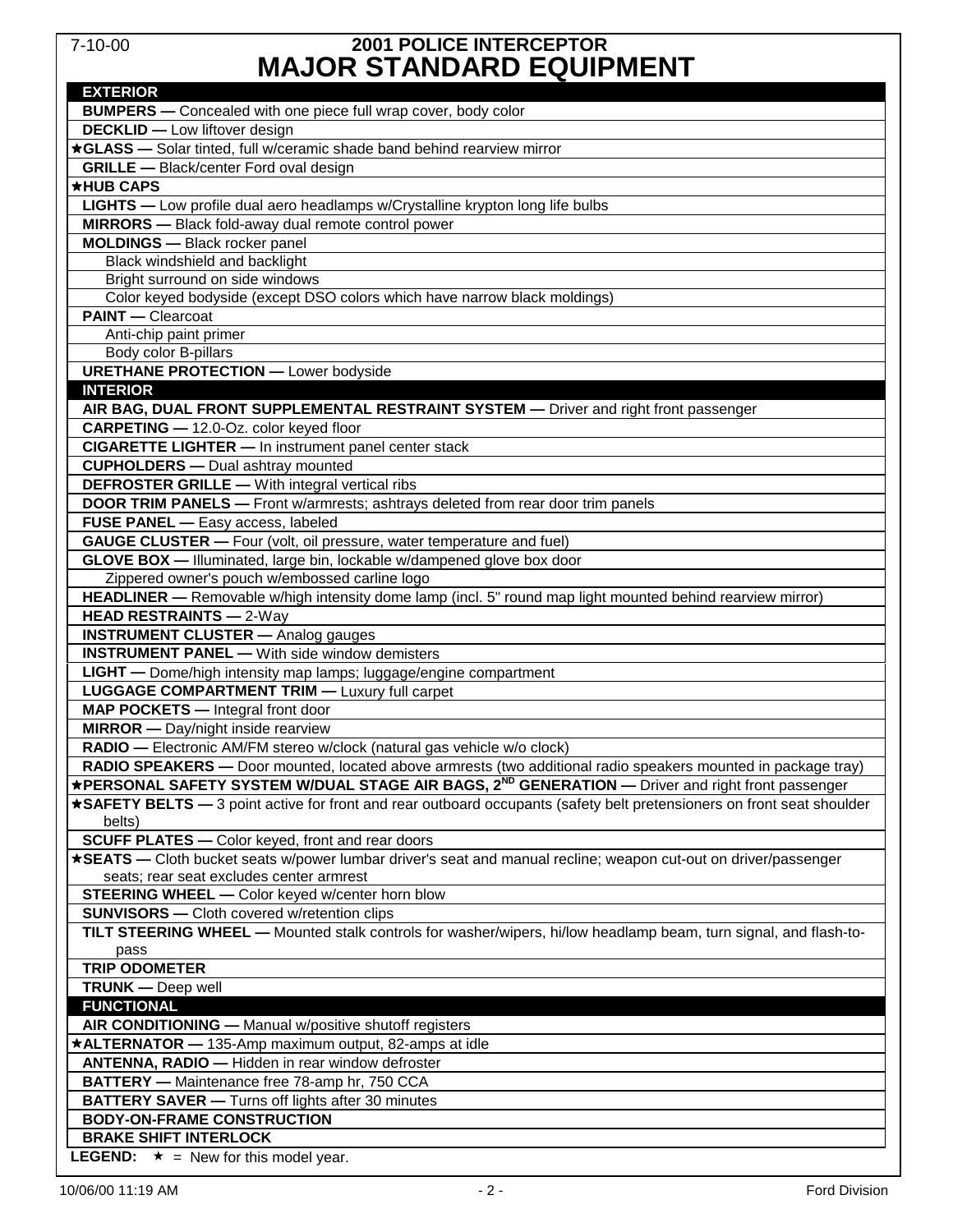### 7-10-00 **2001 POLICE INTERCEPTOR MAJOR STANDARD EQUIPMENT**

| KIAVVIN VIANDAND LQVII MENI                                                                             |
|---------------------------------------------------------------------------------------------------------|
| <b>FUNCTIONAL (Continued)</b>                                                                           |
| <b>CHILD SAFETY LATCHES ON REAR DOORS</b>                                                               |
| <b>CONVENTIONAL SPARE TIRE AND WHEEL</b>                                                                |
| <b>COOLANT RECOVERY SYSTEM</b>                                                                          |
| <b>DECKLID RELEASE - On instrument panel, battery operated</b>                                          |
| DEFROSTER, REAR WINDOW<br><b>DISC BRAKES - Power 4-wheel</b>                                            |
|                                                                                                         |
| *DRIVE SHAFT - Aluminum                                                                                 |
| <b>DRIVER FOOTREST</b> - Under carpet                                                                   |
| <b>ENGINE</b> - 4.6L overhead cam, SEFI V8                                                              |
| <b>ENGINE OIL COOLER</b>                                                                                |
| <b>EXHAUST SYSTEM - Stainless steel, dual</b>                                                           |
| <b>FAIL SAFE COOLING</b>                                                                                |
| <b>FAN</b> - Dual speed electrodrive                                                                    |
| <b>FRONT STABILIZER BAR</b>                                                                             |
| FRONT SUSPENSION - Short/long arm                                                                       |
| *FUEL FILLER DOOR RELEASE - Remote                                                                      |
| <b>FUEL FILLER CAP - Tethered</b>                                                                       |
| FUEL TANK $-$ 19 gal.                                                                                   |
| <b>GLASS</b> - Solar tinted, full                                                                       |
| <b>HEADLAMPS-ON REMINDER CHIME</b>                                                                      |
| <b>HEAT DUCTS - Rear floor mounted</b>                                                                  |
| HOOD ASSISTS - Gas cylinder                                                                             |
| HORN - Dual note                                                                                        |
| <b>IGNITION SYSTEM - Electronic distributorless</b>                                                     |
| <b>JACK - Scissors</b>                                                                                  |
| <b>PARKING BRAKE - Single stroke</b>                                                                    |
| <b>PARKING BRAKE RELEASE - Manual</b>                                                                   |
| <b>PASSENGER CAPACITY — Five</b>                                                                        |
| <b>PLASTIC HEAD IGNITION KEY - Primary only</b>                                                         |
| <b>POWER STEERING - Without speed sensitive variable assist</b>                                         |
| <b>REAR STABILIZER BAR</b>                                                                              |
| <b>REAR SUSPENSION - Watt's linkage</b>                                                                 |
| <b>SHOCK ABSORBERS</b> - Nitrogen pressurized                                                           |
| <b>SPEEDOMETER</b> - 140 mph certified calibration                                                      |
| TIRES - P225/60VRx16 - All-season BSW Goodyear tires                                                    |
| TRANSMISSION - Electronically controlled automatic overdrive w/OD lockout w/final drive ratio of 3.27:1 |
| *UPPER BALL JOINTS - Low friction, greaseable                                                           |
| <b>VOLTAGE REGULATOR - Electronic</b>                                                                   |
| <b>WHEEL RIMS</b> - Heavy duty steel (16 x 7)                                                           |
| WINDOWS - Power w/express down driver's window                                                          |
| <b>WINDSHIELD WASHERS - Dual jet</b>                                                                    |
| <b>WINDSHIELD WIPERS - Interval</b>                                                                     |
|                                                                                                         |

**LEGEND:**  $\star$  = New for this model year.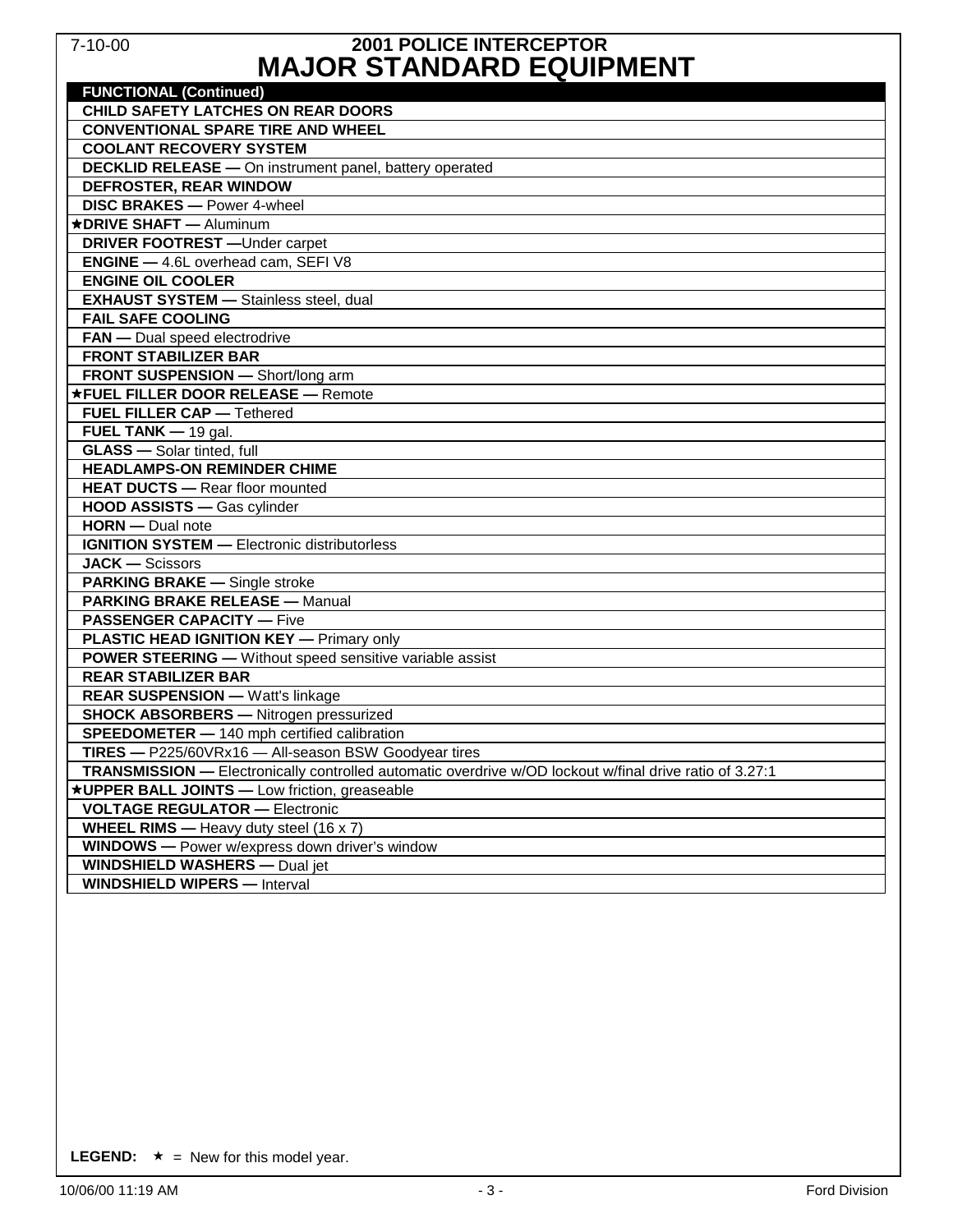| 12-22-00                                                                                                          | <b>2001 POLICE INTERCEPTOR</b>  |                      |                                                                                                        |
|-------------------------------------------------------------------------------------------------------------------|---------------------------------|----------------------|--------------------------------------------------------------------------------------------------------|
| (AVAILABLE ONLY FOR SALE OR LEASE TO FEDERAL, STATE OR LOCAL GOVERNMENT-AS AN                                     |                                 |                      |                                                                                                        |
|                                                                                                                   | <b>EMERGENCY VEHICLE)</b>       |                      |                                                                                                        |
|                                                                                                                   | <b>SERIES/OPTIONS</b>           |                      |                                                                                                        |
|                                                                                                                   |                                 | <b>Police</b>        |                                                                                                        |
|                                                                                                                   |                                 | Interceptor          |                                                                                                        |
| <b>BODY CODE</b>                                                                                                  | 4-Door                          | <b>P71</b>           | <b>REMARKS/RESTRICTIONS</b>                                                                            |
|                                                                                                                   | <b>CODE</b>                     |                      |                                                                                                        |
|                                                                                                                   | <b>MAJOR STANDARD EQUIPMENT</b> |                      |                                                                                                        |
| <b>MAJOR STANDARD EQUIPMENT</b><br>4.6L Electronically Controlled SEFI Automatic OD                               |                                 |                      |                                                                                                        |
|                                                                                                                   |                                 | S<br>S               |                                                                                                        |
|                                                                                                                   |                                 |                      |                                                                                                        |
|                                                                                                                   |                                 |                      |                                                                                                        |
|                                                                                                                   |                                 |                      | Includes clock.                                                                                        |
|                                                                                                                   |                                 | <b>WWWWWWWWWWWWW</b> |                                                                                                        |
| Heavy Duty Frame and Body Mounts                                                                                  |                                 |                      |                                                                                                        |
| Heavy Duty Front and Rear Shocks                                                                                  |                                 |                      |                                                                                                        |
| Heavy Duty Front and Rear Springs                                                                                 |                                 |                      |                                                                                                        |
|                                                                                                                   |                                 |                      |                                                                                                        |
|                                                                                                                   |                                 |                      |                                                                                                        |
|                                                                                                                   |                                 |                      |                                                                                                        |
|                                                                                                                   |                                 |                      |                                                                                                        |
|                                                                                                                   |                                 |                      |                                                                                                        |
|                                                                                                                   |                                 |                      |                                                                                                        |
|                                                                                                                   |                                 | S                    |                                                                                                        |
|                                                                                                                   |                                 | Ś                    |                                                                                                        |
|                                                                                                                   | <b>AVAILABLE OPTIONS</b>        |                      |                                                                                                        |
| <b>POWERTRAINS</b>                                                                                                |                                 |                      |                                                                                                        |
| 4.6L Electronically Controlled SEFI Automatic OD                                                                  | 99W/44U                         | S                    |                                                                                                        |
|                                                                                                                   | 999/44U                         | 0                    | Avail. to certified dealers only. NA w/61H Decklid<br>Release, 476 Lamp Pre-Wire Group, 946 2-Way      |
|                                                                                                                   |                                 |                      | Radio Pre-Wire or 177 Silicone Hoses.                                                                  |
|                                                                                                                   | 65T                             | 0                    | Req. 31B Ship-thru code. NA w/127 Rubber                                                               |
|                                                                                                                   |                                 |                      | Flooring. Mini-spare replaces conventional spare                                                       |
|                                                                                                                   |                                 |                      | tire.                                                                                                  |
| <b>TIRES</b>                                                                                                      | 422                             | 0                    |                                                                                                        |
| P225/60VRx16 Goodyear BSW All-Season                                                                              | T <sub>23</sub>                 | S                    |                                                                                                        |
|                                                                                                                   | 508                             | S                    | NA w/65T NGV Extended Range Tank Option.                                                               |
|                                                                                                                   | 642                             | 0                    |                                                                                                        |
| <b>SEATS</b>                                                                                                      |                                 |                      |                                                                                                        |
|                                                                                                                   | н                               | S                    |                                                                                                        |
|                                                                                                                   | п<br>P                          | 0<br>0               |                                                                                                        |
|                                                                                                                   | R                               | 0                    | NA w/65T NGV Extended Range Tank Option.<br>NA w/65T NGV Extended Range Tank Option.                   |
|                                                                                                                   | 21A                             | 0                    | NA w/R Vinyl Split Bench/Vinyl Rear.                                                                   |
| <b>AUDIO</b>                                                                                                      |                                 |                      |                                                                                                        |
| Electronic AM/FM Stereo/Cassette                                                                                  | 58H                             | 0                    |                                                                                                        |
|                                                                                                                   | 53M                             | 0                    | See Group/Misc. page for contents.                                                                     |
| Radio Delete, AM/FM Stereo w/Clock                                                                                | 58B                             | 0                    | Speakers & antenna remain. Deletes radio<br>chassis only.                                              |
|                                                                                                                   |                                 |                      |                                                                                                        |
| WARNING: After market police equipment (such as communications gear) must not be mounted in the airbag deployment |                                 |                      | zone. Vehicles equipped with bench seats may not have sufficient room to mount such equipment. Bucket  |
|                                                                                                                   |                                 |                      | seats may be required. See Police/Fleet owner guide supplement for available Police equipment mounting |
| zones. Advise all customers of these facts.                                                                       |                                 |                      |                                                                                                        |
|                                                                                                                   |                                 |                      |                                                                                                        |
|                                                                                                                   |                                 |                      |                                                                                                        |
|                                                                                                                   |                                 |                      |                                                                                                        |
|                                                                                                                   |                                 |                      |                                                                                                        |
|                                                                                                                   |                                 |                      |                                                                                                        |
|                                                                                                                   |                                 |                      |                                                                                                        |
|                                                                                                                   |                                 |                      |                                                                                                        |
|                                                                                                                   |                                 |                      |                                                                                                        |
|                                                                                                                   |                                 |                      |                                                                                                        |
|                                                                                                                   |                                 |                      |                                                                                                        |
| <b>LEGEND:</b> $0 =$ Optional S = Standard $-$ = Not Available U = Upgraded                                       |                                 |                      |                                                                                                        |
| $I =$ Included in another option or group option. $\bullet =$ May not be available at Job #1.                     |                                 |                      |                                                                                                        |
| $\star$ = New for this model year.                                                                                |                                 |                      |                                                                                                        |
|                                                                                                                   |                                 |                      |                                                                                                        |
| 12/01/00 10:02 AM                                                                                                 |                                 | - 4 -                | Ford Division                                                                                          |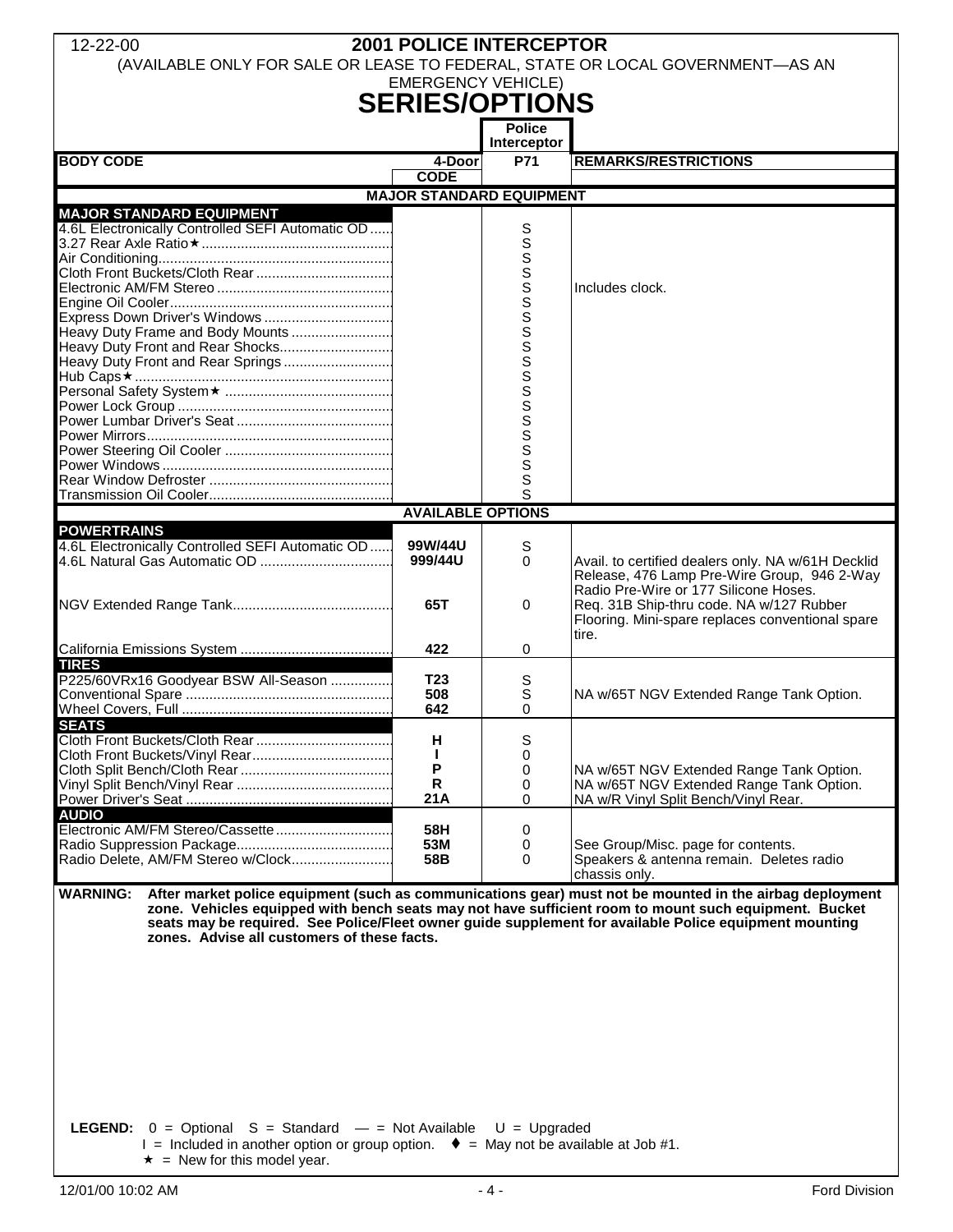### 12-22-00 **2001 POLICE INTERCEPTOR**

(AVAILABLE ONLY FOR SALE OR LEASE TO FEDERAL, STATE OR LOCAL GOVERNMENT—AS AN

### EMERGENCY VEHICLE) **SERIES/OPTIONS**

|                                                    |                          | <b>Police</b><br>Interceptor |                                                                                                                                                                                                      |
|----------------------------------------------------|--------------------------|------------------------------|------------------------------------------------------------------------------------------------------------------------------------------------------------------------------------------------------|
| <b>BODY CODE</b>                                   | 4-Door                   | P71                          | <b>REMARKS/RESTRICTIONS</b>                                                                                                                                                                          |
|                                                    | <b>CODE</b>              |                              |                                                                                                                                                                                                      |
|                                                    | <b>AVAILABLE OPTIONS</b> |                              |                                                                                                                                                                                                      |
| <b>OTHER OPTIONS</b>                               |                          |                              |                                                                                                                                                                                                      |
|                                                    | 946                      | 0                            | 2-Way radio connected to front speakers. NA w/999<br>Natural Gas Engine.                                                                                                                             |
|                                                    | 552                      | 0                            |                                                                                                                                                                                                      |
|                                                    | 417                      | $\Omega$                     | 3 circuits direct battery feed and 3 circuits ignition<br>controlled. NA w/68P Police Prep Pkg.                                                                                                      |
|                                                    | 478                      | 0                            | Courtesy lamp door switch non-functional.                                                                                                                                                            |
| Deck lid Release on Door and IP - Ignition Powered | 61H                      | 0                            | NA w/999 Natural Gas Engine.                                                                                                                                                                         |
|                                                    | 127                      | $\Omega$                     | Deletes carpeting. NA w/12Y Floor Mats.                                                                                                                                                              |
|                                                    | <b>12Y</b>               | 0                            |                                                                                                                                                                                                      |
|                                                    | 432                      | 0                            |                                                                                                                                                                                                      |
|                                                    | 435                      | 0                            |                                                                                                                                                                                                      |
|                                                    | 436                      | 0                            |                                                                                                                                                                                                      |
|                                                    | 437                      | $\mathbf 0$                  |                                                                                                                                                                                                      |
|                                                    | 438                      | $\mathbf 0$                  |                                                                                                                                                                                                      |
|                                                    | 439                      | 0                            |                                                                                                                                                                                                      |
|                                                    | 476                      | $\mathbf 0$                  | See Group/Misc. page for contents. NA w/999 Natural Gas                                                                                                                                              |
|                                                    |                          |                              | Engine.                                                                                                                                                                                              |
|                                                    | 185                      | 0                            | Req. 513 Removable Headliner when ordered w/60B Street<br>Appearance Group.                                                                                                                          |
|                                                    | 153                      | 0                            |                                                                                                                                                                                                      |
|                                                    | 45C                      | 0                            | NA w/999 Natural Gas Engine.                                                                                                                                                                         |
| Moldings, Front Door Bodyside, Installed           | 96C                      | 0                            | NA w/60B Street Appearance Group.                                                                                                                                                                    |
|                                                    | 68P                      | $\Omega$                     | NA w/417 Auxiliary Fuse Block, 17D Wiring Prep Package,<br>157 Rear Door Locks/Handles Inoperative, or 948 Power<br>Windows. See Group/Misc. page for contents.                                      |
| Power Adjustable Accelerator & Brake Pedals ★      | 59C                      | 0                            |                                                                                                                                                                                                      |
| Power Windows (Driver & Pass. Switches only)       | 948                      | $\Omega$                     | Windows are not operational from rear seats. NA w/68P<br>Police Prep Pkg.                                                                                                                            |
|                                                    | 157                      | 0                            | NA w/68P Police Prep Pkg.                                                                                                                                                                            |
| Removable Headliner w/Dual Beam Map Lamp           | 513                      | 0                            | Deletes 5" dome lamp.                                                                                                                                                                                |
|                                                    | 187                      | 0                            | Contains 2 #10-gauge, 2 #12-gauge, & 6 #14-gauge wires.<br>Hole is 1-1/8" inch diameter (RHS inboard to B-pillar). NA<br>w/60B Street Appearance Group unless 513 Removable<br>Headliner is ordered. |
|                                                    | 189                      | 0                            | Contains 2 #10-gauge, 2 #12-gauge & 6 #14-gauge wires.<br>NA w/60B Street Appearance Group unless 513<br>Removable Headliner is ordered.                                                             |
|                                                    | 177                      | 0                            | NA w/999 Natural Gas Engine.                                                                                                                                                                         |
|                                                    | 525                      | $\Omega$                     |                                                                                                                                                                                                      |
| Spot Lamp Prep Package, Driver's Side              | 51 <sub>B</sub>          | $\mathbf 0$                  | See Group/Misc. page for contents.                                                                                                                                                                   |
|                                                    | 51Z                      | 0                            | See Group/Misc. page for contents.                                                                                                                                                                   |
|                                                    | 51A                      | 0                            | 6" Unity #225 w/160,000 CP halogen bulb A-pillar mounted.                                                                                                                                            |
|                                                    | 51 Y                     | 0                            | 6" Unity #225 w/160,000 CP halogen bulb A-pillar mounted.                                                                                                                                            |
|                                                    | 60B                      | $\Omega$                     | NA w/tu-tone, Police Only paint, spot lamp or Spot Lamp<br>Prep options. See Group/Misc. page for contents.                                                                                          |
|                                                    | 952                      | 0                            | Accent color is applied on the roof, front doors and rear                                                                                                                                            |
|                                                    | 953                      | 0                            | doors.<br>Accent color is applied on the roof, hood, upper B-pillar and<br>deck lid.                                                                                                                 |
|                                                    | 955                      | 0                            | Accent color is applied on the roof and front doors.                                                                                                                                                 |
|                                                    | 65W                      | $\Omega$                     | Req. 68P Police Prep Pkg. Incl. strobe power supply, two<br>rear deck strobe lights, alternating headlight flashes and<br>control panel.                                                             |
|                                                    | 17D                      | 0                            | Incl. grill lamp, siren, and speakers. NA w/68P Police Prep<br>Pkg.                                                                                                                                  |
| LPO                                                | 41H                      | 0                            |                                                                                                                                                                                                      |

**WARNING: After market police equipment (such as communications gear) must not be mounted in the airbag deployment zone. Vehicles equipped with bench seats may not have sufficient room to mount such equipment. Bucket seats may be required. See Police/Fleet owner guide supplement for available Police equipment mounting zones. Advise all customers of these facts.** 

**LEGEND:** 0 = Optional S = Standard — = Not Available U = Upgraded I = Included in another option or group option.

 $\bullet$  = May not be available at Job #1.  $\star$  = New for this model year.  $1$  Bumper color same as primary color.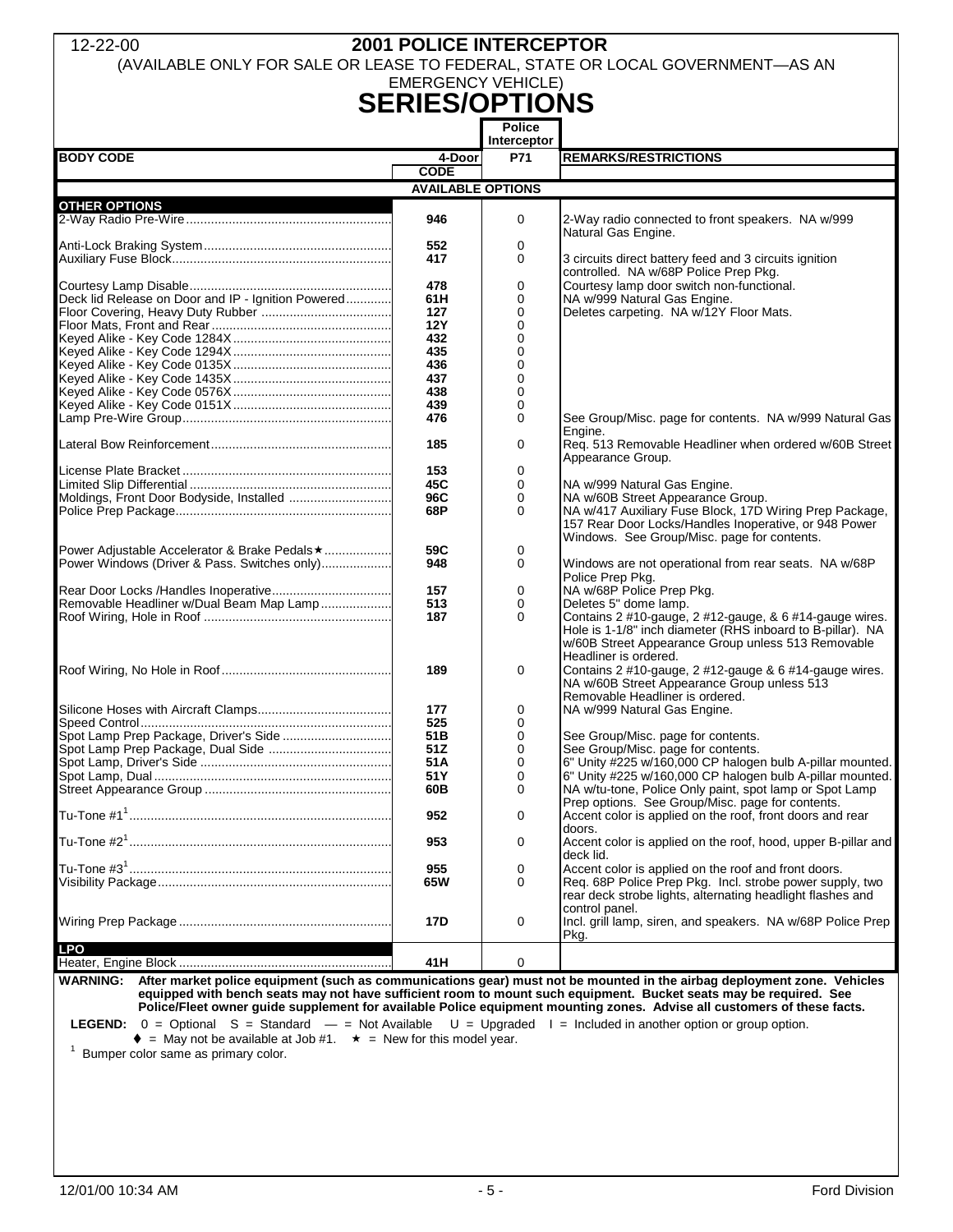### 9-29-00 **2001 POLICE INTERCEPTOR GROUP/MISCELLANEOUS OPTIONS**

#### **LAMP PRE-WIRE GROUP (476)**

- Package tray lamp wiring
- Inner decklid lamp wiring

#### **RADIO SUPPRESSION PACKAGE (53M)**

**Provides radio suppression coverage for the following areas:**

- Hood to body (LH/RH)
- Engine to dash panel
- Engine to frame
- Tail pipe to frame (LH/RH)<br>• Decklid to body (LH/RH) Decklid to body (LH/RH)
- 
- Radiator bracket to frame (LH/RH)<br>• Body to frame rear (LH/RH) • Body to frame rear (LH/RH)

#### **POLICE PREP PACKAGE (68P)**

- Strobe bulbs
- 6 Shielded coaxial strobe conductor cables<br>• 3 Waterproof isolator maxi fuses
- 3 Waterproof isolator maxi fuses
- 3 Power and 3 ground wires
- Wiring harnesses
- Power control centers
- Console mounting platform<br>• Large arm rest
- Large arm rest
- Conduit
- Remote door-lock adapter
- Trunk air circulation fan
- Permanent "Y" secure strap
- Dual storage boxes<br>• Rear communication
- Rear communications service tray

#### **SPOT LAMP PREP PACKAGE (51B/51Z)**

- Contains wiring, bracketry & body preparation for installation of spot lamp kit purchased from manufacturer
- Required for dealer installation of A-pillar spot lamp(s)
- Access hole in A-pillar
- Mounting bracket in place
- A-pillar moldings trimmed
- Wiring & fuse located in standard fuse panel
- Door edge reworked and trimmed
- **Not available with:**
- 51A/51Y Spot Lamp or 60B Street Appearance Group

#### **STREET APPEARANCE (60B)**

- Color keyed retail bodyside moldings
- Rear appliqué with color keyed panels
- "Crown Victoria" badge
- Color keyed mirrors
- Chrome grille
- Chrome fascia inserts
- Chrome door handle bezel<br>• Chrome tail lamp appliqué
- Chrome tail lamp appliqué
- Lamp Pre-Wire Group (476)
- Wheel covers, full

**Not available with:** 

• Spot Lamp/Prep options (51A/51Y/51Z/51B)

### **POLICE INTERCEPTOR EQUIPMENT**

- Hub Caps
- 78-Amp Hr Extra Heavy Duty Battery<br>• Heavy Duty Suspension heavy duty
- Heavy Duty Suspension heavy duty front and rear springs, shock absorbers and stabilizer bar
- Heavy Duty Frame
- Heavy Duty Steering Gear
- Heavy Duty (135-Amp) Alternator
- Police Accessory Feed Wires (One ignition/One direct)
- Dual Exhaust
- Engine Oil Cooler
- Transmission Oil Cooler
- Power Steering Oil Cooler
- 0-140 mph Speedometer
- P225/60VR16 All-Season BSW Tires/Conventional Spare Tire
- 3.27 Rear Axle Ratio w/Non-Locker Axle
- Remote Deck lid Release (battery operated)
- 3-1/2" Aluminum Driveshaft
- Unique Calibration w/Increased Idle Speed
- Lower Radiator Air Dam
- Courtesy Lamp Wiring • Conventional Headliner Without Grab Handles
- Engine Compartment Light
- Front Cloth Bucket Seats w/Power Lumbar and Weapon Cut-outs
- Single Key Locking

#### **MISCELLANEOUS**

#### **SPECIAL ORDERS**

(**FLEET ONLY**. See Dealer Special Order Binder for ordering guidelines and restrictions.)

#### **CALIFORNIA EMISSIONS STATES/CROSS-BORDER**  STATES\*

**CALIFORNIA EMISSIONS SYSTEM.................................... 422**  Required on units for California, Maine, Massachusetts, New York, and Vermont registration. Optional for Cross-Border States..

**CALIFORNIA EMISSIONS SYSTEM NOT REQUIRED ........ 423**  Control code for units either shipped to California Emissions States dealers or ordered by California Emissions States dealers for registration in non-California States locations.

**CALIFORNIA PUBLIC SERVICE/EMERGENCY VEHICLE** 

**EXCEPTION ......................................................................... 936**  Only available on units sold to authorized governmental units and privately-owned ambulance companies. Must also use Code 423 when ordering.

### **NON-CALIFORNIA EMISSIONS/NON-CROSS-BORDER STATES DEALER ORDER FOR CALIFORNIA STATES**

**REGISTRATION ................................................................... 93N**  Required on all units ordered by dealers for California Emissions States registration when the vehicle is being delivered to a non-California Emissions, non-Cross-Border States location. Requires 422 California Emissions System. Vehicles must be registered in California Emissions States.

#### **\*\*\*CROSS-BORDER STATES**

Cross-Border States are Arizona, Connecticut, Nevada, New Hampshire, New Jersey, Oregon, Pennsylvania, and Rhode Island.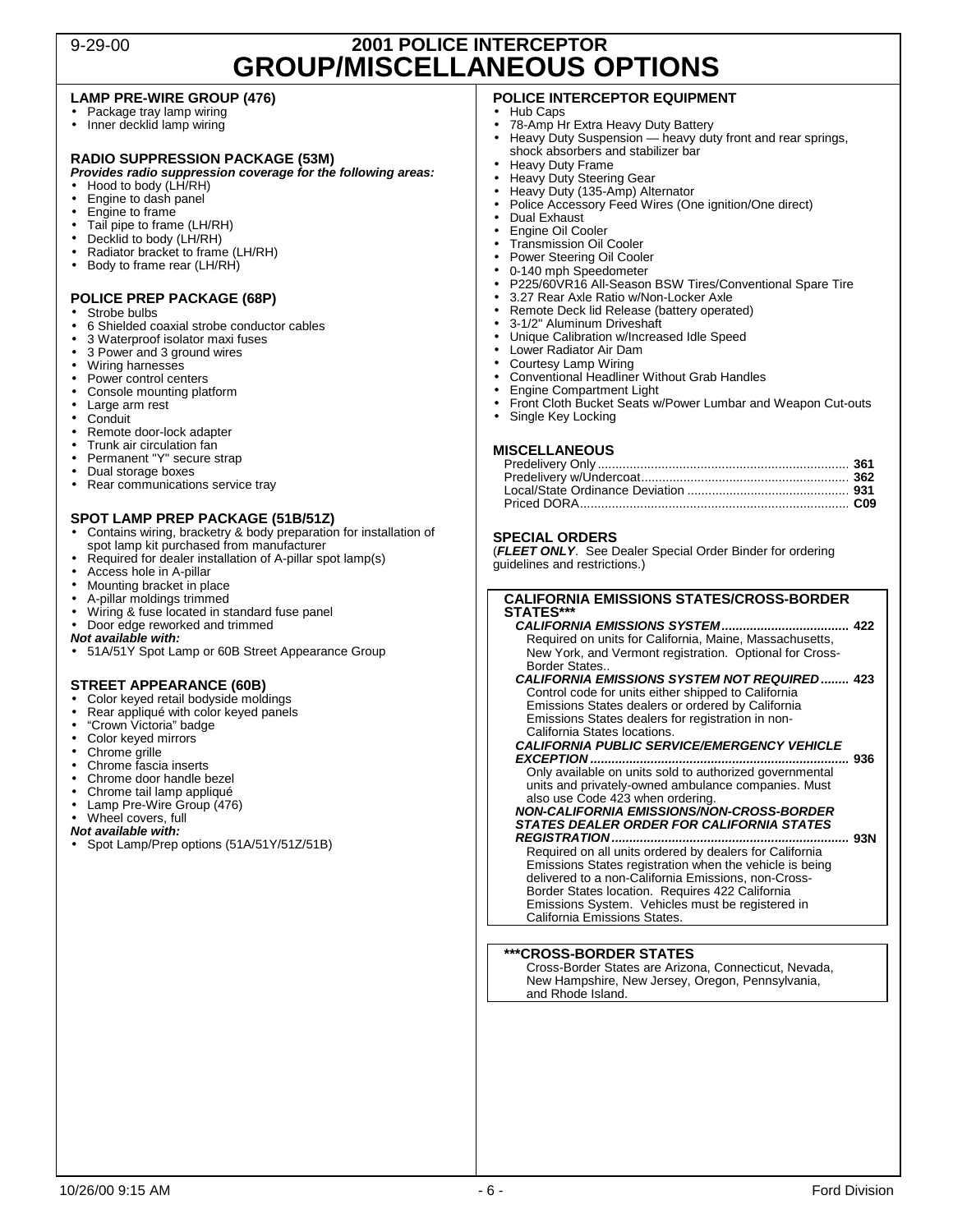### 9-29-00 **2001 POLICE INTERCEPTOR COLOR & TRIM**

| <b>COLOR &amp; IRIM</b>                                                                                                                                                                                                                                                                                                                                                                                                                                                                                                                                                                                                       |             |                                  |                                   |                       |  |  |  |
|-------------------------------------------------------------------------------------------------------------------------------------------------------------------------------------------------------------------------------------------------------------------------------------------------------------------------------------------------------------------------------------------------------------------------------------------------------------------------------------------------------------------------------------------------------------------------------------------------------------------------------|-------------|----------------------------------|-----------------------------------|-----------------------|--|--|--|
|                                                                                                                                                                                                                                                                                                                                                                                                                                                                                                                                                                                                                               |             | <b>INTERIOR TRIM COLORS</b>      |                                   |                       |  |  |  |
| <b>INTERIOR TRIM TYPE AND COLOR SELECTOR</b><br>NOTE: First letter denotes type, second letter denotes color.                                                                                                                                                                                                                                                                                                                                                                                                                                                                                                                 |             | <b>Dark Denim</b><br><b>Blue</b> | <b>Medium</b><br><b>Parchment</b> | <b>Light Graphite</b> |  |  |  |
| <b>POLICE</b>                                                                                                                                                                                                                                                                                                                                                                                                                                                                                                                                                                                                                 |             |                                  |                                   |                       |  |  |  |
| Cloth Front Buckets/Cloth Rear                                                                                                                                                                                                                                                                                                                                                                                                                                                                                                                                                                                                |             | HR.                              | HH                                | H <sub>2</sub>        |  |  |  |
| Cloth Front Buckets/Vinyl Rear                                                                                                                                                                                                                                                                                                                                                                                                                                                                                                                                                                                                |             | IR                               | IH.                               | 12                    |  |  |  |
| Cloth Split Bench/Cloth Rear                                                                                                                                                                                                                                                                                                                                                                                                                                                                                                                                                                                                  |             | <b>PR</b>                        | PH                                | P <sub>2</sub>        |  |  |  |
| Vinyl Split Bench/Vinyl Rear                                                                                                                                                                                                                                                                                                                                                                                                                                                                                                                                                                                                  |             | <b>RR</b>                        | <b>RH</b>                         |                       |  |  |  |
| <b>EXTERIOR COLOR</b>                                                                                                                                                                                                                                                                                                                                                                                                                                                                                                                                                                                                         |             |                                  | <b>AVAILABILITY</b>               |                       |  |  |  |
| <b>COLOR</b>                                                                                                                                                                                                                                                                                                                                                                                                                                                                                                                                                                                                                  | <b>CODE</b> |                                  |                                   |                       |  |  |  |
| <b>POLICE</b>                                                                                                                                                                                                                                                                                                                                                                                                                                                                                                                                                                                                                 |             |                                  |                                   |                       |  |  |  |
| ★ Arizona Beige Clearcoat Metallic                                                                                                                                                                                                                                                                                                                                                                                                                                                                                                                                                                                            | AQ          |                                  |                                   |                       |  |  |  |
| <b>Medium Brown Metallic</b>                                                                                                                                                                                                                                                                                                                                                                                                                                                                                                                                                                                                  | BU          |                                  |                                   |                       |  |  |  |
| <b>Toreador Red Clearcoat Metallic</b>                                                                                                                                                                                                                                                                                                                                                                                                                                                                                                                                                                                        | FL          |                                  |                                   |                       |  |  |  |
| Spruce Green Clearcoat Metallic                                                                                                                                                                                                                                                                                                                                                                                                                                                                                                                                                                                               | <b>FS</b>   |                                  |                                   |                       |  |  |  |
| Dark Blue                                                                                                                                                                                                                                                                                                                                                                                                                                                                                                                                                                                                                     | LK.         |                                  |                                   |                       |  |  |  |
| Deep Wedgewood Blue Clearcoat Metallic                                                                                                                                                                                                                                                                                                                                                                                                                                                                                                                                                                                        | LL          |                                  |                                   |                       |  |  |  |
| Royal Blue                                                                                                                                                                                                                                                                                                                                                                                                                                                                                                                                                                                                                    | LM          |                                  |                                   |                       |  |  |  |
| Light Blue Metallic                                                                                                                                                                                                                                                                                                                                                                                                                                                                                                                                                                                                           | <b>LN</b>   |                                  |                                   |                       |  |  |  |
| Light Blue Clearcoat Metallic                                                                                                                                                                                                                                                                                                                                                                                                                                                                                                                                                                                                 | M7          |                                  |                                   |                       |  |  |  |
| Ultra Blue Clearcoat Metallic                                                                                                                                                                                                                                                                                                                                                                                                                                                                                                                                                                                                 | MМ          |                                  |                                   |                       |  |  |  |
| <b>Tropic Green Clearcoat Metallic</b>                                                                                                                                                                                                                                                                                                                                                                                                                                                                                                                                                                                        | SU          |                                  |                                   |                       |  |  |  |
| Silver Grey Metallic                                                                                                                                                                                                                                                                                                                                                                                                                                                                                                                                                                                                          | <b>TN</b>   |                                  |                                   |                       |  |  |  |
| <b>Silver Frost Clearcoat Metallic</b>                                                                                                                                                                                                                                                                                                                                                                                                                                                                                                                                                                                        | <b>TS</b>   |                                  |                                   |                       |  |  |  |
| <b>Black Clearcoat</b>                                                                                                                                                                                                                                                                                                                                                                                                                                                                                                                                                                                                        | UA          |                                  |                                   |                       |  |  |  |
| <b>Vibrant White Clearcoat</b>                                                                                                                                                                                                                                                                                                                                                                                                                                                                                                                                                                                                | WT          |                                  |                                   |                       |  |  |  |
| Medium Titanium Clearcoat Metallic                                                                                                                                                                                                                                                                                                                                                                                                                                                                                                                                                                                            | YG          |                                  |                                   |                       |  |  |  |
| <b>WARNING:</b><br>After market police equipment (such as communications gear) must not be mounted in the airbag deployment<br>zone. Vehicles equipped with bench seats may not have sufficient room to mount such equipment. Bucket<br>seats may be required. See Police/Fleet owner guide supplement for available Police equipment mounting<br>zones. Advise all customers of these facts.<br>Exterior colors are available in three different two-tone configurations. Accent color can be any of the available<br>Note:<br>exterior colors. Street Appearance Package (60B) includes retail exterior color options only. |             |                                  |                                   |                       |  |  |  |

**LEGEND:**  $\star$  = New for this model year.  $\bullet$  = Available.